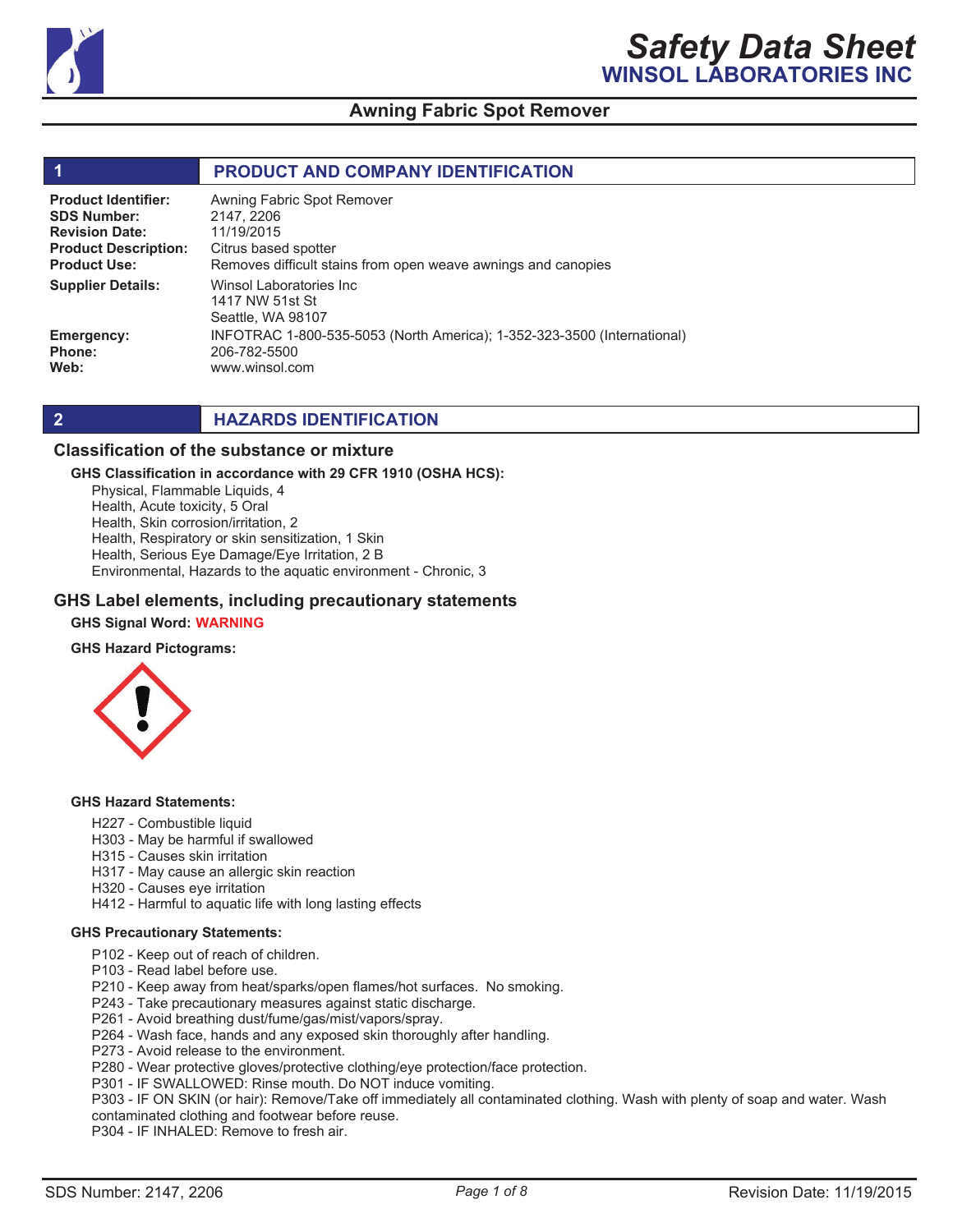

P305 - IF IN EYES: Rinse continuously with water for several minutes. Remove contact lenses if present and easy to do. Continue rinsing. If irritation persists consult medical personnel.

P333+313 - Prolonged or repeated and confined exposure may cause skin irritation. If skin irritation or a rash occurs: Get medical advice/attention.

P370+378 - In case of fire: Use water, CO2, foam or dry powder for extinction.

P403 - Store in a well ventilated place. Keep container tightly closed. Keep cool.

P501 - Dispose of contents/container in accordance with Federal, Provincial and Local Government requirements.

# **3 COMPOSITION/INFORMATION ON INGREDIENTS**

#### **Ingredients:**

| $\cos#$         | $\%$     | Chemical Name                   |
|-----------------|----------|---------------------------------|
| 34590-94-8      | >50%     | Dipropylene glycol methyl ether |
| $5989 - 27 - 5$ | $~<$ 50% | Orange Terpenes                 |

The exact percentage (or concentration) of ingredients has been withheld as a trade secret. Composition Comments: Components and trace elements not listed are either non-hazardous or are below reportable limits.

| $\boldsymbol{4}$     | <b>FIRST AID MEASURES</b>                                                                                                                                                                                                                                                                                                       |
|----------------------|---------------------------------------------------------------------------------------------------------------------------------------------------------------------------------------------------------------------------------------------------------------------------------------------------------------------------------|
| Inhalation:          | Remove to fresh air. If symptoms persist, call a physician. Immediate medical attention is not required. Move to fresh<br>air in case of inhalation of vapors.                                                                                                                                                                  |
| <b>Skin Contact:</b> | Prolonged or repeated and confined exposure may cause skin irritation. If skin irritation or a rash occurs: Get medical<br>advice/attention. Remove/Take off immediately all contaminated clothing. Wash with plenty of soap and water. Wash<br>contaminated clothing and footwear before reuse.                                |
| <b>Eye Contact:</b>  | Rinse continuously with water for several minutes. Remove contact lenses if present and easy to do. Continue rinsing.<br>If irritation persists consult medical personnel.                                                                                                                                                      |
| Ingestion:           | Swallowing may cause gastrointestinal irritation. Do NOT induce vomiting. Risk of damage to lungs exceeds<br>poisoning risk. Drink plenty of water. Immediate medical attention is not required. Rinse mouth. Clean mouth with water<br>and drink afterwards plenty of water. If irritation persists consult medical personnel. |

In case of accident or unwellness, seek medical advice immediately (show directions for use or safety data sheet, if possible). If symptoms persist, call physician. Treat symptomatically. Treatment of overexposure should be directed at the control of symptoms and the clinical condition of the patient.

**5 FIRE FIGHTING MEASURES**

**Flammability:** Combustible

**Suitable Extinguising Media:** Use extinguishing measures that are appropriate to local circumstances and the surrounding environment. Water, CO2, Foam , Dry Powder.

**Unsuitable Extinguishing Media:** Caution: use of water stream when fighting fire may be inefficient. Large Fire: General extinguishing powder.

**Specific Hazards during Fire Fighting:** In the event of fire and/or explosion do not breathe fumes. May cause sensitization by inhalation and skin contact. Thermal decomposition can lead to release of irritating and toxic gases and vapors. Heat from fire can generate flammable vapors. When mixed with air and exposed to ignition source, vapors can burn in open or explode if confined. Flammable vapors may be heavier than air and travel long distances along the ground before igniting and flashing back to vapor source. Fine sprays/mists may be combustible at temperatures below normal flash point. Heat may build enough pressure to rupture closed containers/spreading fire/increasing risk of burns/injuries. Cool containers with flooding quantities of water until well after fire is out. For massive fire, use unmanned hose holders or monitor nozzles; if this is impossible, withdraw from area and let fire burn. Move containers from fire area if it can be done without risk. Fire residues and contaminated fire extinguishing water must be disposed of in accordance with local regulations.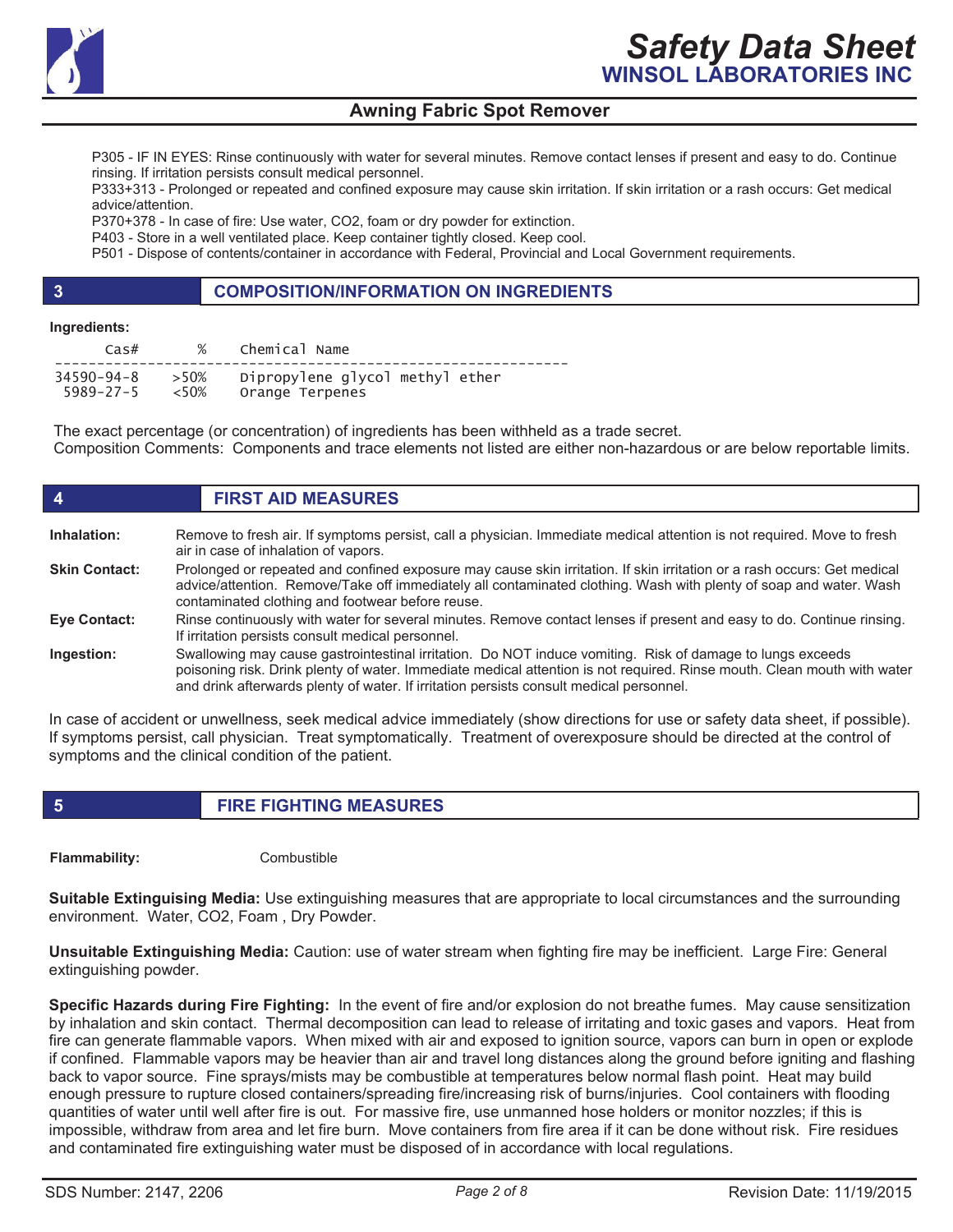

**Special Protective Equipment and Precautions for Fire-Fighters:** Wear an approved self-contained breathing apparatus with a full face piece operated in a pressure demand or other positive pressure mode and firefighter turnout gear. Structural firefighter's protective clothing will only provide limited protection.

# **6 ACCIDENTAL RELEASE MEASURES**

## **Personal Precautions, Protective Equipment and Emergency Procedures**

**Personal Precautions:** Evacuate personnel to safe areas. Use personal protective equipment as required. Clean-up to be performed only by trained and properly equipped personnel. Eliminate all sources of ignition. Ensure adequate ventilation, especially in confined areas. Keep people away from upwind of spill/leak.

#### **Environmental Precautions**

**Environmental Precautions:** Prevent further leakage or spillage, if safe to do so. Prevent product from entering drains. Do not flush into surface water or sanitary sewer systems.

#### **Methods and Materials for Containment and Cleaning Up**

**Methods for Containment:** Prevent further leakage or spillage, if safe to do so.

**Methods for Cleaning Up:** Pick up and transfer to properly labels containers. Dam up. Absorb or cover with dry earth, sand or other non-combustible material and transfer to labeled containers. Use clean non-sparking tools to collect absorbed material.

| 7                                        | <b>HANDLING AND STORAGE</b>                                                                                                                                                                                                                                                                                                                                                                                                                                                                                                                                                                                                                                                                                                                                                                                                                                                                                                                                                                                                                                                                      |  |
|------------------------------------------|--------------------------------------------------------------------------------------------------------------------------------------------------------------------------------------------------------------------------------------------------------------------------------------------------------------------------------------------------------------------------------------------------------------------------------------------------------------------------------------------------------------------------------------------------------------------------------------------------------------------------------------------------------------------------------------------------------------------------------------------------------------------------------------------------------------------------------------------------------------------------------------------------------------------------------------------------------------------------------------------------------------------------------------------------------------------------------------------------|--|
| <b>Handling Precautions:</b>             | Keep material out of reach of children.                                                                                                                                                                                                                                                                                                                                                                                                                                                                                                                                                                                                                                                                                                                                                                                                                                                                                                                                                                                                                                                          |  |
| <b>Storage Requirements:</b>             | Advice on Safe Handling: Use personal protective equipment as required. Ensure adequate ventilation,<br>especially in confined areas. Do not breathe dust/fume/gas/mist/vapors/spray. Avoid contact with eyes,<br>skin and clothing. Wash thoroughly after handling. Keep away from heat, sparks, flame and other<br>sources of ignition. Take precautionary measures against static discharges. Use spark-proof tools and<br>explosion-proof equipment. All equipment used when handling the product must be grounded. Use with<br>local exhaust ventilation. Never use air pressure for transferring product.<br>Keep properly labeled containers tightly closed in a cool, well-ventilated place. Flammable mixtures may<br>exist within the vapor space of containers at room temperature. Minimize sources of ignition, such as<br>static build-up, heat, spark or flame. Containers of this material may be hazardous when emptied, since<br>emptied containers retain product residues (vapor, liquid and/or solids), all hazard precautions given in<br>the data sheet must be observed. |  |
| 8                                        | <b>EXPOSURE CONTROLS/PERSONAL PROTECTION</b>                                                                                                                                                                                                                                                                                                                                                                                                                                                                                                                                                                                                                                                                                                                                                                                                                                                                                                                                                                                                                                                     |  |
| <b>Personal Protective</b><br>Equipment: | Respiratory protection: Where risk assessment shows air-purifying respirators are appropriate use a<br>full-face respirator with multi-purpose combination (US) or type ABEK (EN 14387) respirator cartridges<br>as a backup to engineering controls. If the respirator is the sole means of protection, use a full-face<br>supplied air respirator. Use respirators and components tested and approved under appropriate<br>government standards such as NIOSH (US) or CEN (EU).                                                                                                                                                                                                                                                                                                                                                                                                                                                                                                                                                                                                                |  |
|                                          | Hand protection: Handle with gloves. Gloves must be inspected prior to use. Use proper glove removal<br>technique (without touching gloves outer surface) to avoid skin contact with this product. Dispose of<br>contaminated gloves after use in accordance with applicable laws and good laboratory practices. Wash<br>and dry hands.                                                                                                                                                                                                                                                                                                                                                                                                                                                                                                                                                                                                                                                                                                                                                          |  |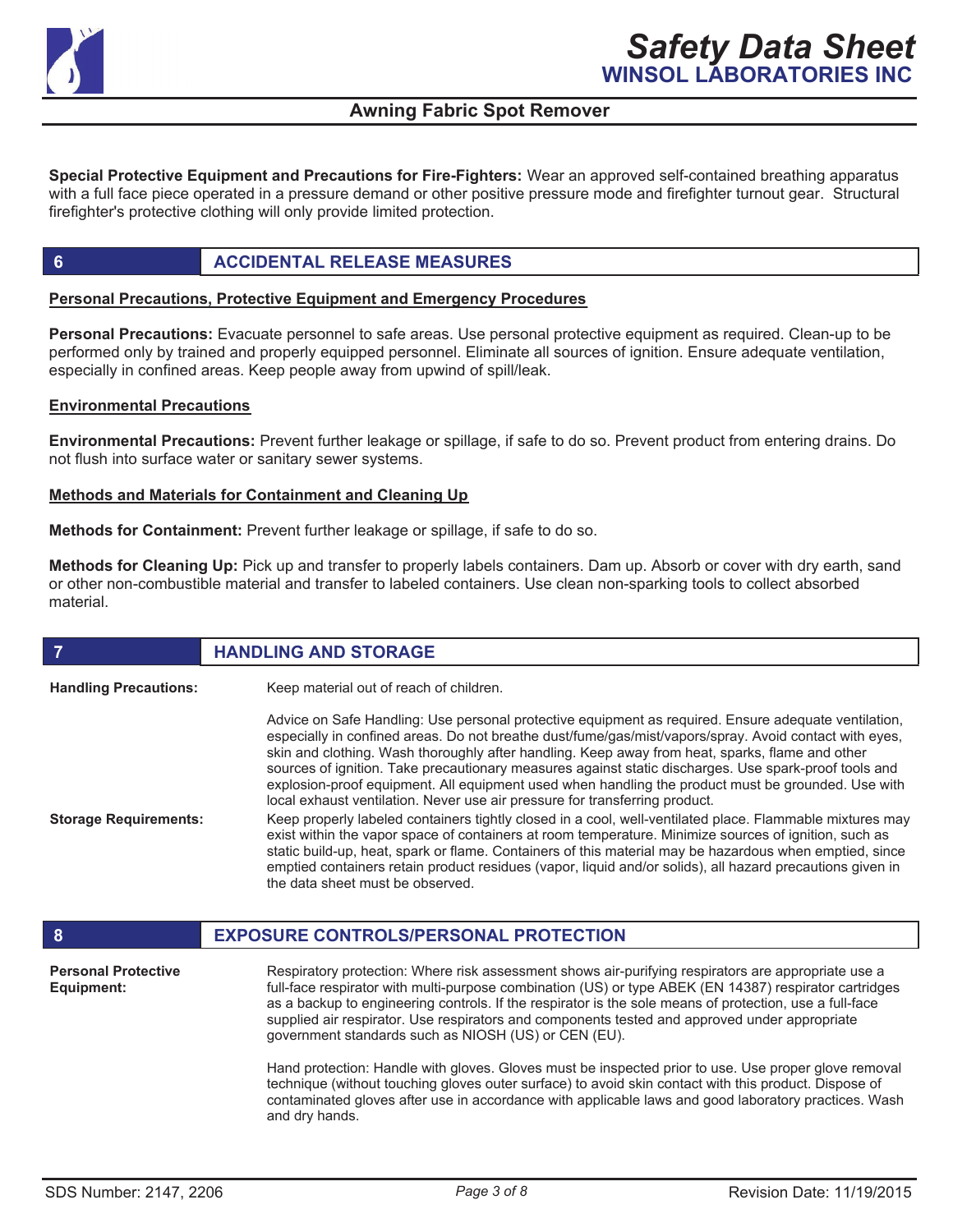

Eye protection: Safety glasses with side-shields conforming to EN166 Use equipment for eye protection tested and approved under appropriate government standards such as NIOSH (US) or EN 166(EU).

Skin and body protection: Impervious clothing., The type of protective equipment must be selected according to the concentration and amount of the dangerous substance at the specific workplace.

Hygiene measures: Handle in accordance with good industrial hygiene and safety practice. Wash hands before breaks and at the end of workday.

Exposure Guidelines/Other:

Components with workplace control parameters

Dipropylene glycol methyl ether (34590-94-8) [>50%]

TWA 100 ppm USA. ACGIH Threshold Limit Values (TLV) Eye & Upper Respiratory Tract irritation Central Nervous System impairment Danger of cutaneous absorption

STEL 150 ppm USA. ACGIH Threshold Limit Values (TLV) Eye & Upper Respiratory Tract irritation Central Nervous System impairment Danger of cutaneous absorption

TWA 100 ppm USA. Occupational Exposure Limits (OSHA) - Table Z- 1 Limits for Air Contaminants Skin designation The value in mg/m3 is approximate.

TWA 100 ppm USA. OSHA - TABLE Z-1 Limits for Air Contaminants -<br>600 mg/m3 1910 1000 600 mg/m $3$ Skin notation STEL 150 ppm USA. OSHA - TABLE Z-1 Limits for Air Contaminants -<br>900 mg/m3 1910.1000 900 mg/m3 Skin notation TWA 100 ppm USA. NIOSH Recommended Exposure Limits 600 mg/m3 Potential for dermal absorption

ST 150 ppm USA. NIOSH Recommended Exposure Limits 900 mg/m3 Potential for dermal absorption

Orange Terpenes (5989-27-5) [<50%] : no data available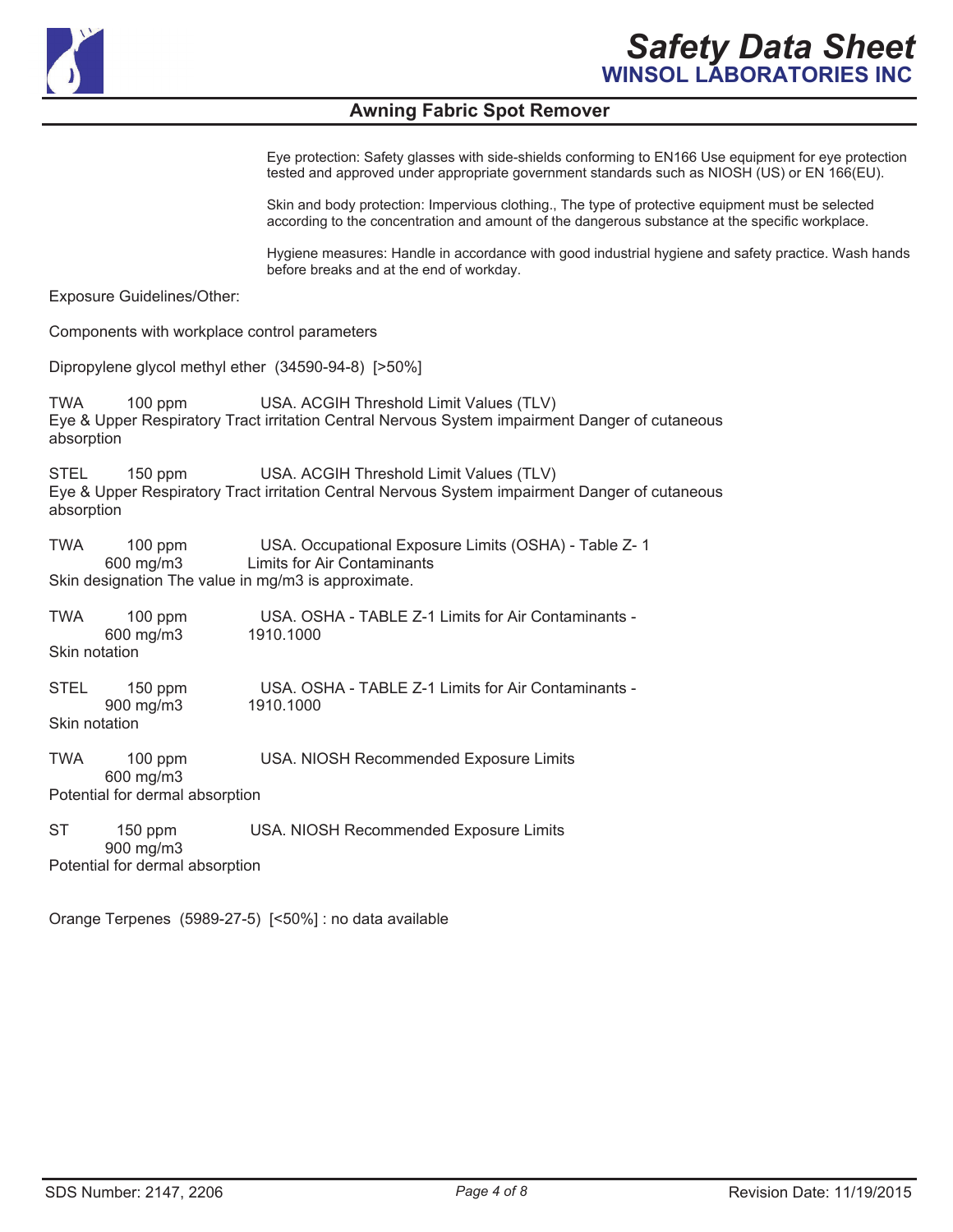

| 9                             | <b>PHYSICAL AND CHEMICAL PROPERTIES</b> |                              |                   |  |
|-------------------------------|-----------------------------------------|------------------------------|-------------------|--|
| Appearance:                   | Clear                                   |                              |                   |  |
| <b>Physical State:</b>        | Liauid                                  | Odor:                        | Citrus            |  |
| <b>Odor Threshold:</b>        | No data available                       | Solubility:                  | <b>Miscible</b>   |  |
| <b>Spec Grav./Density:</b>    | 0.9                                     | <b>Freezing/Melting Pt.:</b> | No data available |  |
| <b>Viscosity:</b>             | No data available                       | <b>Flash Point:</b>          | No data available |  |
| <b>Boiling Point:</b>         | No data available                       | <b>Vapor Density:</b>        | No data available |  |
| <b>Flammability:</b>          | Combustible                             | <b>Auto-Ignition Temp:</b>   | No data available |  |
| <b>Partition Coefficient:</b> | No data available                       | UFL/LFL:                     | No data available |  |
| <b>Vapor Pressure:</b>        | No data available                       |                              |                   |  |
| pH:                           | No data available                       |                              |                   |  |

**Evap. Rate: Decomp Temp:**

# **10 STABILITY AND REACTIVITY**

No data available No data available

| <b>Reactivity:</b>               | Product is stable under normal conditions.                                                                                                                                                        |  |  |
|----------------------------------|---------------------------------------------------------------------------------------------------------------------------------------------------------------------------------------------------|--|--|
| <b>Chemical Stability:</b>       | Product is stable under normal conditions.                                                                                                                                                        |  |  |
| <b>Conditions to Avoid:</b>      | Heat, open flame, sparks, other ignition sources, and oxidizing conditions.                                                                                                                       |  |  |
| <b>Materials to Avoid:</b>       | Strong acids. Strong bases. Strong oxidizers.                                                                                                                                                     |  |  |
| <b>Hazardous Decomposition:</b>  | Decomposition products depend upon temperature, air supply and the presence of other materials.<br>Decomposition products cam include and are not limited to: Aldehydes. Keytones. Organic acids. |  |  |
| <b>Hazardous Polymerization:</b> | Will not occur.                                                                                                                                                                                   |  |  |

**Hazardous Polymerization:**

# **11 TOXICOLOGICAL INFORMATION**

Dipropylene glycol methyl ether (34590-94-8) [>50%]

Information on toxicological effects Acute toxicity: Oral LD50 LD50 Oral - rat - 5,152 mg/kg Inhalation LC50 no data available Dermal LD50 Other information on acute toxicity

Skin corrosion/irritation: Serious eye damage/eye irritation: Eyes - rabbit - Mild eye irritation - 24 h Respiratory or skin sensitization: no data available Germ cell mutagenicity: no data available

Carcinogenicity:

No component of this product present at levels greater than or equal to 0.1% is identified as probable, possible or confirmed human carcinogen by IARC, ACGIH, NTP, OSHA.

Reproductive toxicity: no data available Teratogenicity: no data available Specific target organ toxicity - single exposure (Globally Harmonized System): no data available Specific target organ toxicity - repeated exposure (Globally Harmonized System): no data available Aspiration hazard: no data available Potential health effects: Inhalation May be harmful if inhaled. May cause respiratory tract irritation. Ingestion May be harmful if swallowed. Skin May be harmful if absorbed through skin. May cause skin irritation. Eyes May cause eye irritation. Signs and Symptoms of Exposure: To the best of our knowledge, the chemical, physical, and toxicological properties have not been thoroughly investigated. Synergistic effects: no data available

Additional Information: RTECS: JM1575000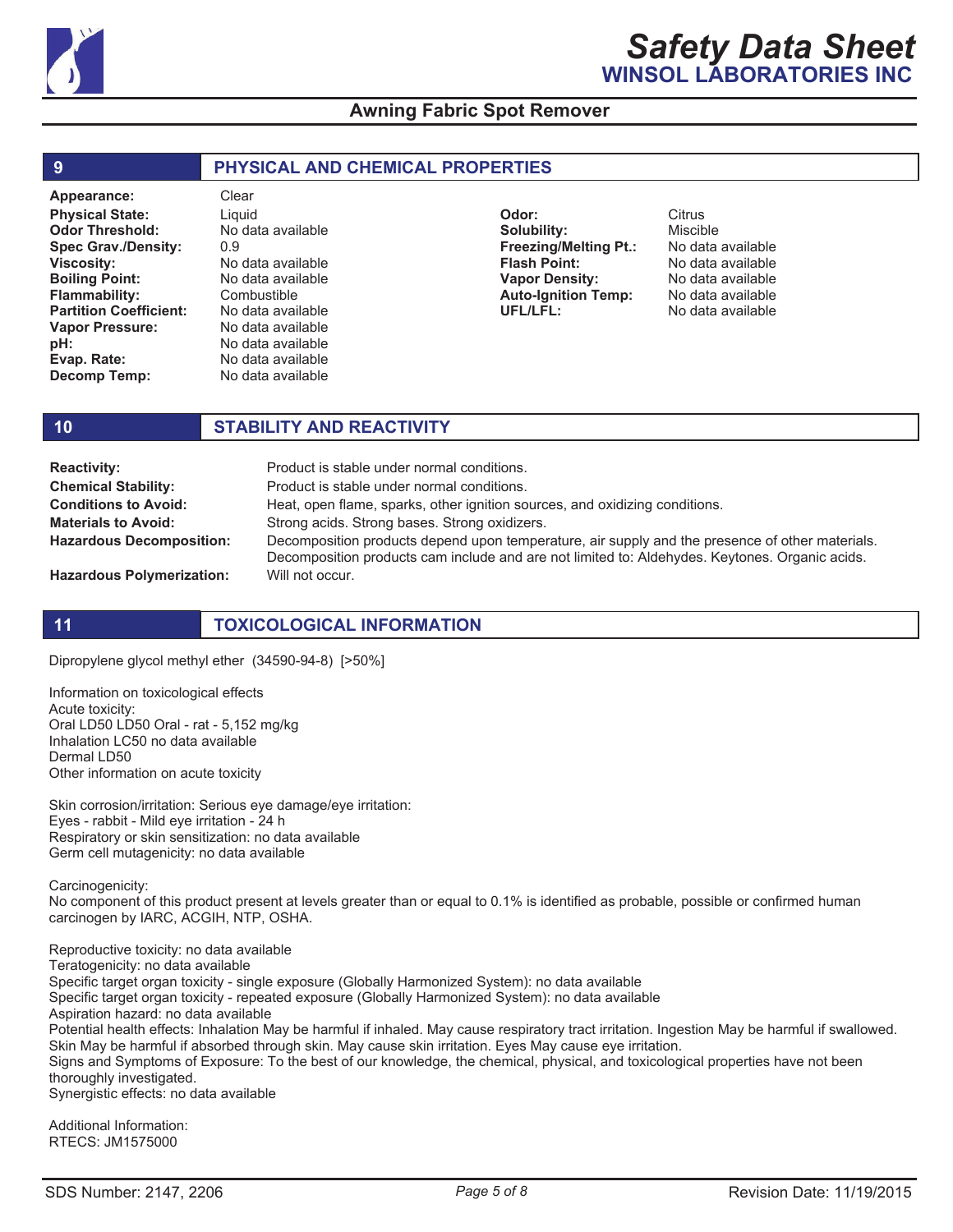

Orange Terpenes (5989-27-5) [<50%]

Information on toxicological effects Acute toxicity: LD50 Oral - rat - 4,400 mg/kg Remarks: Behavioral:Change in motor activity (specific assay). Respiratory disorder Skin and Appendages: Other: Hair. Inhalation: Irritating to respiratory system. LD50 Dermal - rabbit - > 5,000 mg/kg no data available

Skin corrosion/irritation: no data available Serious eye damage/eye irritation: no data available Respiratory or skin sensitisation: May cause sensitisation by skin contact. Germ cell mutagenicity: no data available

Carcinogenicity: No component of this product present at levels greater than or equal to 0.1% is identified as a carcinogen or potential carcinogen by ACGIH, NTP, OSHA.

IARC: 3 - Group 3: Not classifiable as to its carcinogenicity to humans (D-Limonene)

Carcinogenicity - rat - Oral: Tumorigenic:Carcinogenic by RTECS criteria. Kidney, Ureter, Bladder:Kidney tumors. Tumorigenic Effects: Testicular

Carcinogenicity - mouse - Oral:

Tumorigenic:Equivocal tumorigenic agent by RTECS criteria. Gastrointestinal:Tumors. This product is or contains a component that is not classifiable as to its carcinogenicity based on its IARC, ACGIH, NTP, or EPA classification.

Reproductive toxicity: no data available Specific target organ toxicity - single exposure: no data available Specific target organ toxicity - repeated exposure: no data available Aspiration hazard: no data available

Additional Information: RTECS: GW6360000 Liver - Irregularities - Based on Human Evidence

**12 ECOLOGICAL INFORMATION** 

Dipropylene glycol methyl ether (34590-94-8) [>50%]

Information on ecological effects Toxicity: Toxicity to fish LC50 - Pimephales promelas (fathead minnow) - > 10,000 mg/l - 96 h. Toxicity to daphnia EC50 - Daphnia magna (Water flea) - 1,919 mg/l - 48 h. and other aquatic invertebrates

Persistence and degradability: Biodegradability Bioaccumulative potential: no data available Mobility in soil: no data available PBT and vPvB assessment: no data available Other adverse effects: no data available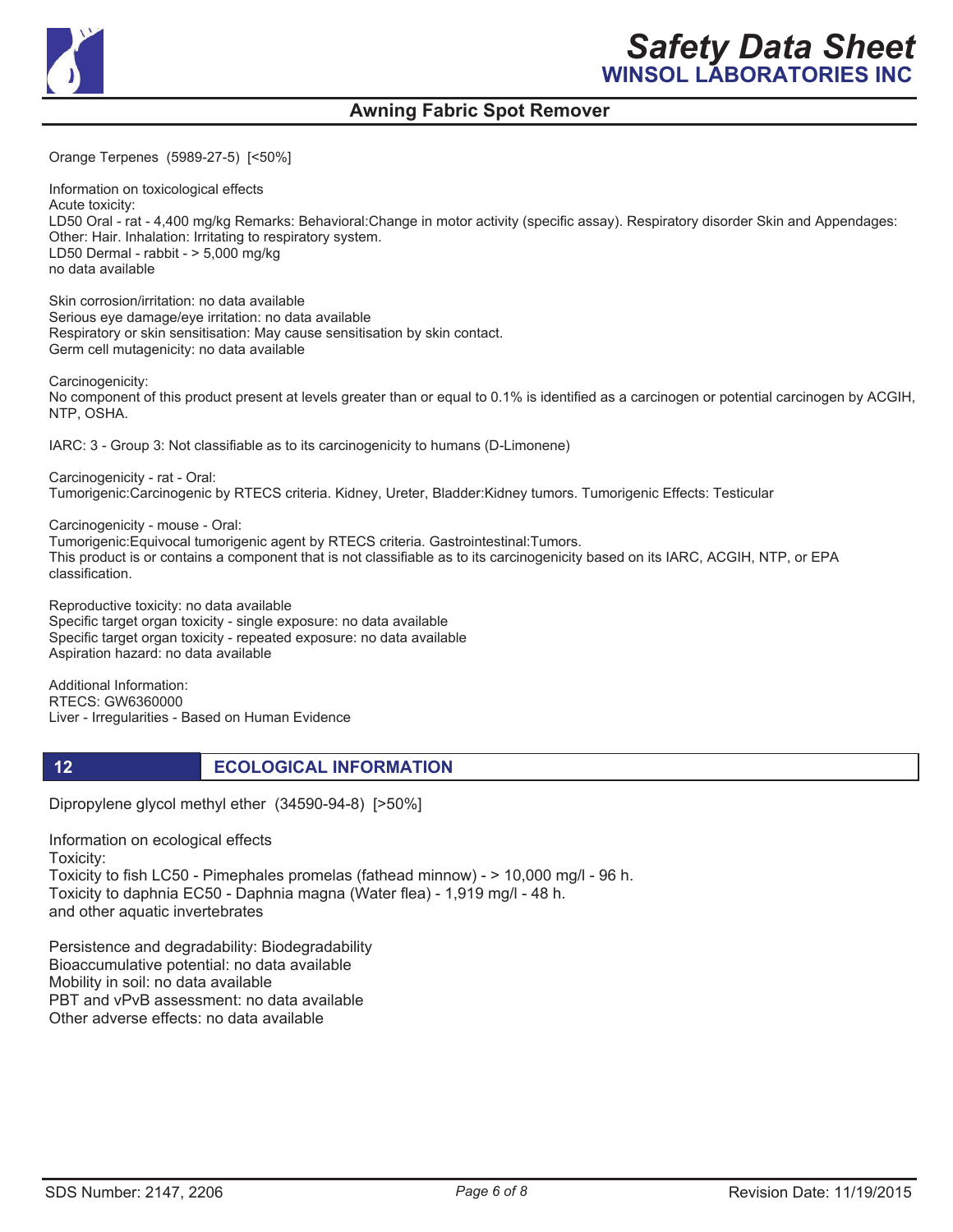

Orange Terpenes (5989-27-5) [<50%]

Information on ecological effects Toxicity: Toxicity to fish LC50 - Pimephales promelas (fathead minnow) - 0.702 mg/l - 96.0 h. Toxicity to daphnia and EC50 - Daphnia pulex (Water flea) - 69.6 mg/l - 48 h. other aquatic invertebrates

Persistence and degradability: no data available Bioaccumulative potential: no data available

Mobility in soil: no data available

Results of PBT and vPvB assessment PBT/vPvB assessment not available as chemical safety assessment not required/not conducted

Other adverse effects: An environmental hazard cannot be excluded in the event of unprofessional handling or disposal. Very toxic to aquatic life.

**13 DISPOSAL CONSIDERATIONS**

Waste Disposal Method: Review Federal, Provincial and Local Government requirements prior to disposal. Do not reuse container.

**14 TRANSPORT INFORMATION**

NA1993, Combustible liquid, n.o.s., Combustible liquid, PGIII

Special Provisions: DOT - 173.50 exception applies (not hazardous to ship ground under 110 gallons).

**15 REGULATORY INFORMATION**

Component (CAS#) [%] - CODES

---------------------------------------------------------------- Dipropylene glycol methyl ether (34590-94-8) [>50%] MASS, OSHAWAC, PA, TSCA, TXAIR Orange Terpenes (5989-27-5) [<50%] TSCA

All ingredients for this product are listed on the TSCA inventory. SARA Title III chemicals: None California Prop 65 chemicals: This product contains no chemicals known to the State of California to cause cancer or reproductive toxicity. CERCLA reportable quantity: None RCRA hazardous waste no: None

Regulatory CODE Descriptions

 MASS = MA Massachusetts Hazardous Substances List  $OSHAWAC = OSHA Workplace Air Contaminants$  $PA = PA$  Right-To-Know List of Hazardous Substances  $TSCA = Toxic Substances Control Act$  $TXAIR = TX Air Contaminants with Health Effects Screening Level$